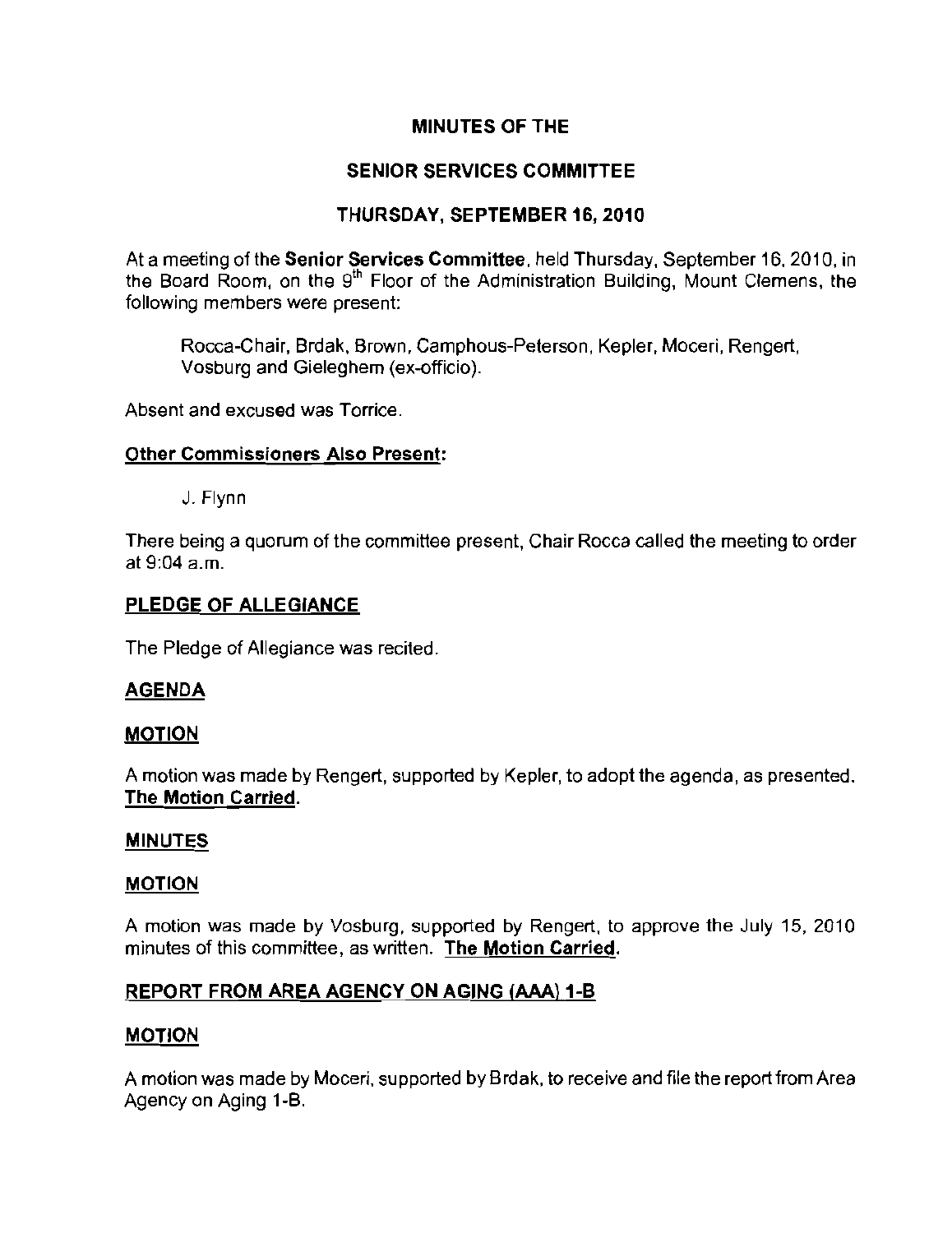Kristin Wilson reminded commissioners about the AAA 1-8 Caregiver Expo being held on October 16<sup>th</sup> at the Best Western Sterling Inn.

The following commissioner spoke: Rocca.

Chair Rocca called for a vote on the motion and The Motion Carried.

# ACCEPT CONTRACT ACKNOWLEDGEMENT FOR RESOURCE ADVOCACY PROGRAM FOR FY 2011 FOR FUNDING FROM AAA 1-B

## COMMITTEE RECOMMENDATION - MOTION

A MOTION WAS MADE BY KEPLER, SUPPORTED BY VOSBURG, TO RECOMMEND THAT THE BOARD OF COMMISSIONERS ACCEPT CONTRACT ACKNOWLEDGEMENT FOR SENIOR SERVICES RESOURCE ADVOCACY PROGRAM FOR FY 10/1/2010 - 9/30/2011 FOR FUNDING FROM AAA 1-B IN THE AMOUNT OF \$72,566. THE MOTION CARRIED.

# ACCEPT CONTRACT ACKNOWLEDGEMENT FOR LEGAL ASSISTANCE PROGRAM FOR FY 2011 FOR FUNDING FROM AAA 1-B

## COMMITTEE RECOMMENDATION - MOTION

A MOTION WAS MADE BY MOCERI, SUPPORTED BY BRDAK, TO RECOMMEND THAT THE BOARD OF COMMISSIONERS ACCEPT CONTRACT ACKNOWLEDGEMENT FOR SENIOR SERVICES LEGAL ASSISTANCE PROGRAM FOR FY 10/1/2010 - 9/30/2011 FOR FUNDING FROM AAA 1-B IN THE AMOUNT OF \$38,280. THE MOTION CARRIED.

# ACCEPT MEMORANDUM OF UNDERSTANDING BETWEEN SOUTHEAST MICHIGAN AGING AND DISABILITY RESOURCE CENTER AND SENIOR CITIZEN SERVICES

#### COMMITTEE RECOMMENDATION - MOTION

A MOTION WAS MADE BY VOSBURG, SUPPORTED BY KEPLER, TO RECOMMEND THAT THE BOARD OF COMMISSIONERS ACCEPT AGING & DISABILITY RESOURCE CENTER MEMORANDUM OF UNDERSTANDING BETWEEN SOUTHEAST MICHIGAN AGING AND DISABILITY RESOURCE CENTER AND MACOMB COUNTY SENIOR CITIZEN SERVICES. THE MOTION CARRIED.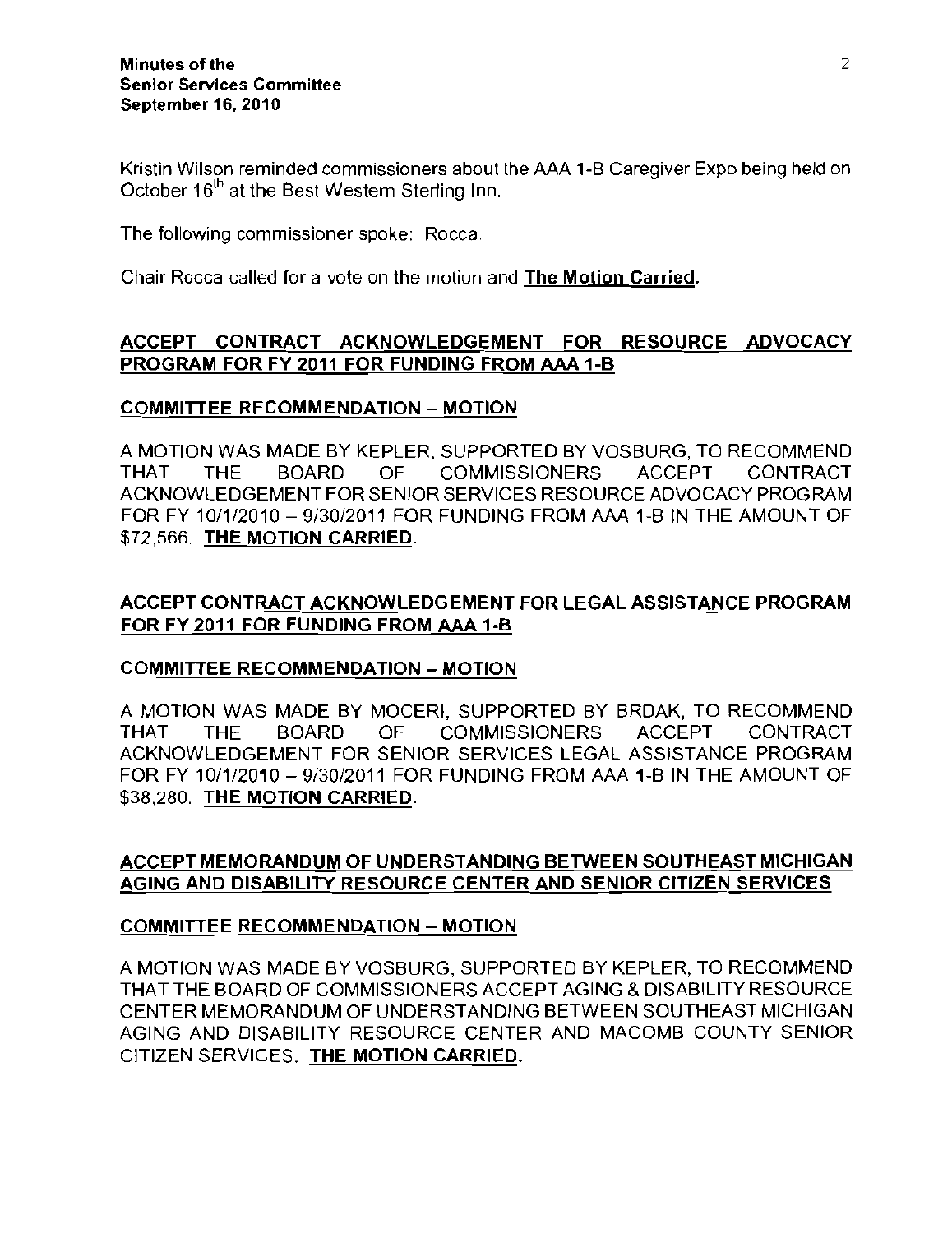## ACCEPT EMERGENCY FOOD ASSISTANCE PROGRAM COMMODITY DISTRIBUTION AGREEMENT BETWEEN MCCSA AND LOCAL FOOD PANTRIES

## COMMITIEE RECOMMENDATION - MOTION

A MOTION WAS MADE BY MOCERI, SUPPORTED BY BRDAK, TO RECOMMEND THAT THE BOARD OF COMMISSIONERS ACCEPT EMERGENCY FOOD ASSISTANCE PROGRAM COMMODITY DISTRIBUTION AGREEMENT BETWEEN MCCSA AND LOCAL FOOD PANTRIES. THE MOTION CARRIED.

## ACCEPT CONTRACT FOR MIPPA BENEFICIARY OUTREACH AND ASSISTANCE SERVICES BETWEEN AAA 1-B AND SENIOR CITIZEN SERVICES

A copy of the contract review sign-off sheet was distributed.

## COMMITTEE RECOMMENDATION - MOTION

A MOTION WAS MADE BY MOCERI, SUPPORTED BYVOSBURG, TO RECOMMEND THAT THE BOARD OF COMMISSIONERS ACCEPT CONTRACT FOR MIPPA BENEFICIARY OUTREACH AND ASSISTANCE SERVICES BETWEEN AREA AGENCY ON AGING 1-B AND MACOMB COUNTY DEPARTMENT OF SENIOR CITIZEN SERVICES. THE MOTION CARRIED.

## ACCEPT MEMORANDUM OF UNDERSTANDING BETWEEN COMMUNITY COLLEGE DISTRICT OF MACOMB COUNTY AND ADULT DAY SERVICES - NORTH CENTER FOR ELDERCARE CERTIFICATE SPECIALIST

A copy of the contract review sign-off sheet was distributed.

## COMMITTEE RECOMMENDATION - MOTION

A MOTION WAS MADE BY VOSBURG, SUPPORTED BY RENGERT, TO RECOMMEND THAT THE BOARD OF COMMISSIONERS ACCEPT MEMORANDUM OF UNDERSTANDING BETWEEN COMMUNITY COLLEGE DISTRICT OF THE COUNTY OF MACOMB AND MACOMB COUNTY ADULT DAY SERVICES - NORTH CENTER FOR ELDERCARE CERTIFICATE SPECIALIST. THE MOTION CARRIED.

ACCEPT MEMORANDUM OF UNDERSTANDING BETWEEN COMMUNITY COLLEGE DISTRICT OF MACOMB COUNTY AND ADULT DAY SERVICES - SOUTH CENTER FOR ELDERCARE CERTIFICATE SPECIALIST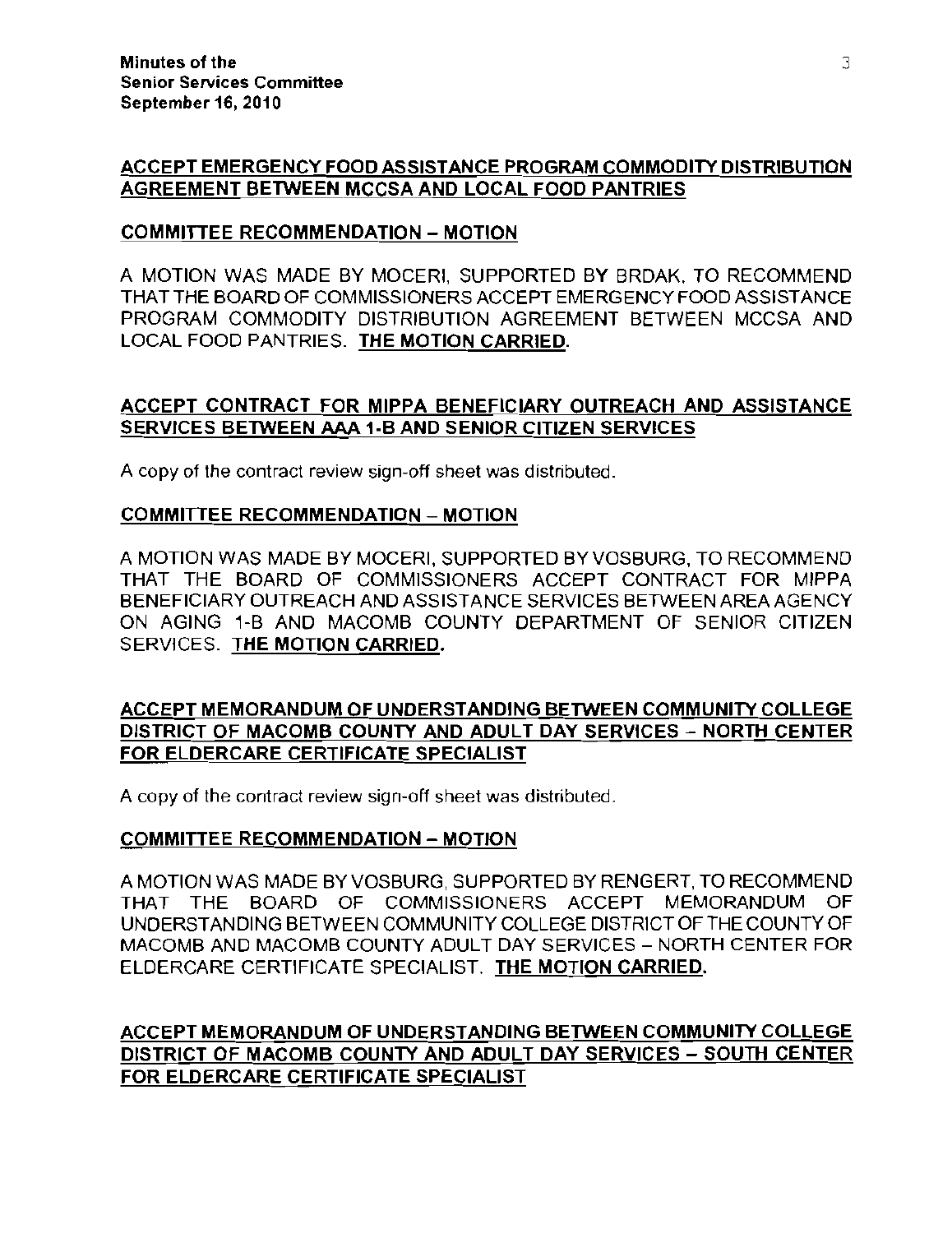A copy of the contract review sign-off sheet was distributed.

## COMMITTEE RECOMMENDATION - MOTION

A MOTION WAS MADE BY VOSBURG, SUPPORTED BY KEPLER, TO RECOMMEND THAT THE BOARD OF COMMISSIONERS ACCEPT MEMORANDUM OF UNDERSTANDING BETWEEN COMMUNITY COLLEGE DISTRICT OF THE COUNTY OF MACOMB AND MACOMB COUNTY ADULT DAY SERVICES - SOUTH CENTER FOR ELDERCARE CERTIFICATE SPECIALIST.

The following commissioners spoke: Vosburg and J. Flynn.

Chair Rocca called for a vote on the motion and THE MOTION CARRIED.

## ACCEPT ADDENDUM TO AGREEMENT BETWEEN ADULT DAY CARE - SOUTH CAMPUS AND MACOMB COMMUNITY COLLEGE FOR AN OCCUPATIONAL THERAPY ASSISTANT

A copy of the contract review sign-off sheet was distributed.

# COMMITTEE RECOMMENDATION - MOTION

A MOTION WAS MADE BY VOSBURG, SUPPORTED BY RENGERT, TO RECOMMEND THAT THE BOARD OF COMMISSIONERS ACCEPT ADDENDUM TO AGREEMENT OF AUGUST 1, 1999 FOR CONTINUANCE OF AGREEMENT BETWEEN MACOMB COUNTY ADULT DAY CARE - SOUTH CAMPUS AND MACOMB COMMUNITY COLLEGE FOR THE 2010-2011 ACADEMIC YEAR FORAN OCCUPATIONAL THERAPY ASSISTANT. THE MOTION CARRIED.

# ACCEPT ADDENDUM TO AGREEMENT BETWEEN ADULT DAY CARE - SOUTH CAMPUS AND MACOMB COMMUNITY COLLEGE FOR AN ASSOCIATE DEGREE NURSING

A copy of the contract review sign-off sheet was distributed.

## COMMITTEE RECOMMENDATION - MOTION

A MOTION WAS MADE BY KEPLER, SUPPORTED BY RENGERT, TO RECOMMEND THAT THE BOARD OF COMMISSIONERS ACCEPT ADDENDUM TO AGREEMENT OF AUGUST 1, 1999 FOR CONTINUANCE OF AGREEMENT BETWEEN MACOMB COUNTY ADULT DAY CARE - SOUTH CAMPUS AND MACOMB COMMUNITY COLLEGE FOR THE 2010-2011 ACADEMIC YEAR FOR AN ASSOCIATE DEGREE NURSING. THE MOTION CARRIED.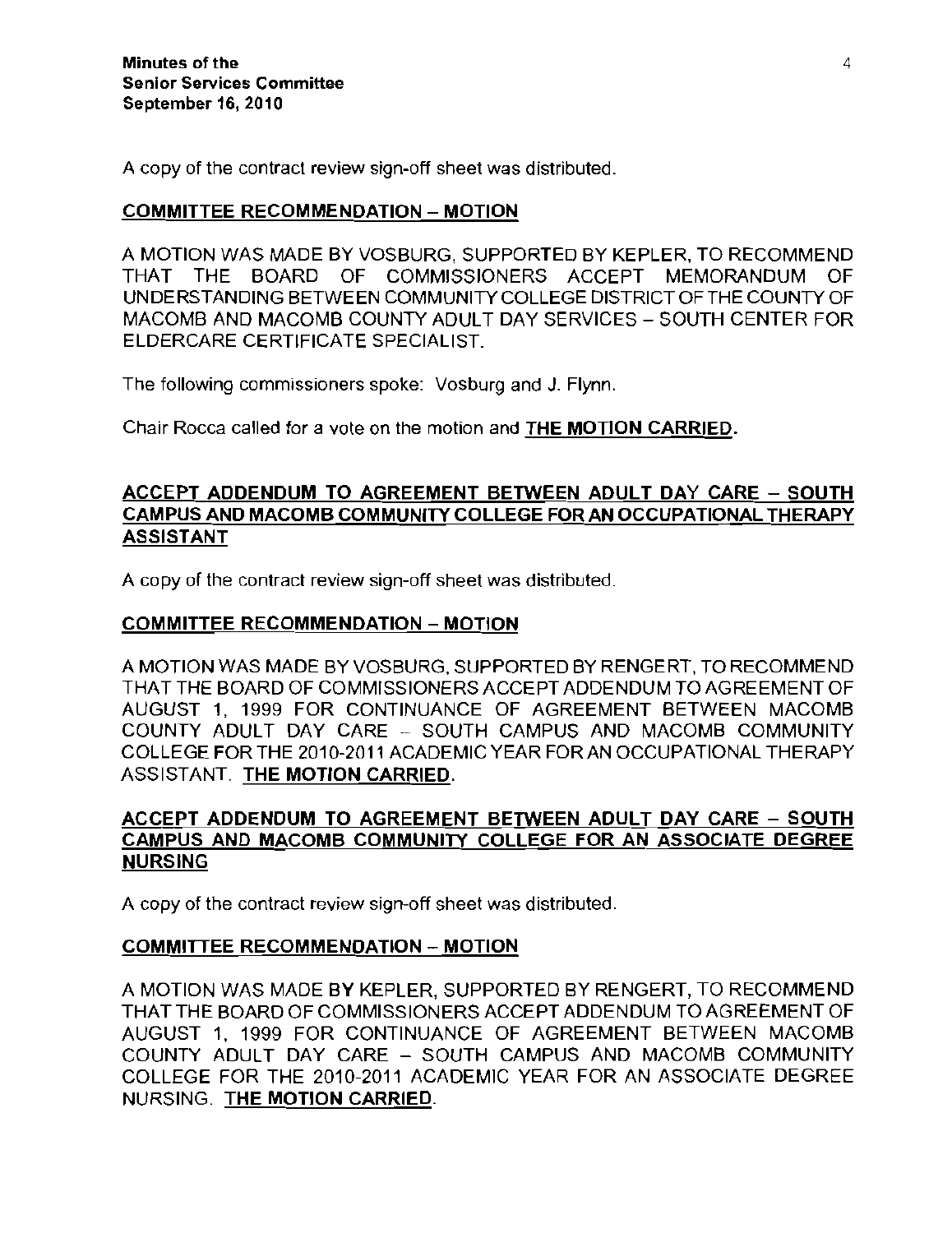# ACCEPT ADDENDUM TO AGREEMENT BETWEEN ADULT DAY CARE - NORTH CAMPUS AND MACOMB COMMUNITY COLLEGE FOR AN ASSOCIATE DEGREE NURSING

A copy of the contract review sign-off sheet was distributed.

#### COMMITTEE RECOMMENDATION - MOTION

A MOTION WAS MADE BY MOCERI, SUPPORTED BY BROWN. TO RECOMMEND THAT THE BOARD OF COMMISSIONERS ACCEPT ADDENDUM TO AGREEMENT OF AUGUST 1. 1999 FOR CONTINUANCE OF AGREEMENT BETWEEN MACOMB COUNTY ADULT DAY CARE - NORTH CAMPUS AND MACOMB COMMUNITY COLLEGE FOR THE 2010-2011 ACADEMIC YEAR FOR AN ASSOCIATE DEGREE NURSING. THE MOTION CARRIED.

## ACCEPT ADDENDUM TO AGREEMENT BETWEEN ADULT DAY CARE - NORTH CAMPUS AND MACOMB COMMUNITY COLLEGE FOR AN OCCUPATIONAL THERAPY ASSISTANT

A copy of the contract review sign-off sheel was distributed.

## COMMITTEE RECOMMENDATION - MOTION

A MOTION WAS MADE BY VOSBURG. SUPPORTED BY RENGERT. TO RECOMMEND THAT THE BOARD OF COMMISSIONERS ACCEPT ADDENDUM TO AGREEMENT OF AUGUST 1. 1999 FOR CONTINUANCE OF AGREEMENT BETWEEN MACOMB COUNTY ADULT DAY CARE - NORTH CAMPUS AND MACOMB COMMUNITY COLLEGE FOR THE 2010-2011 ACADEMIC YEAR FOR AN OCCUPATIONAL THERAPY ASSISTANT. THE MOTION CARRIED.

## SENIOR SERVICES DEPARTMENT DIRECTOR'S REPORT

Three handouts were distributed.

#### **MOTION**

A motion was made by Camphous-Peterson, supported by Moceri, to receive and file the Senior Services Department Director's Report.

Angela Willis spoke about the budget restruclure in her department. She has to come up with budget reductions amounting to \$65,061.19, as outlined in her memo dated September 1<sup>st</sup> to Budget Chair Brian Brdak. She provided an overview of her proposed 2011 budget reductions which amount to \$65,061.19.